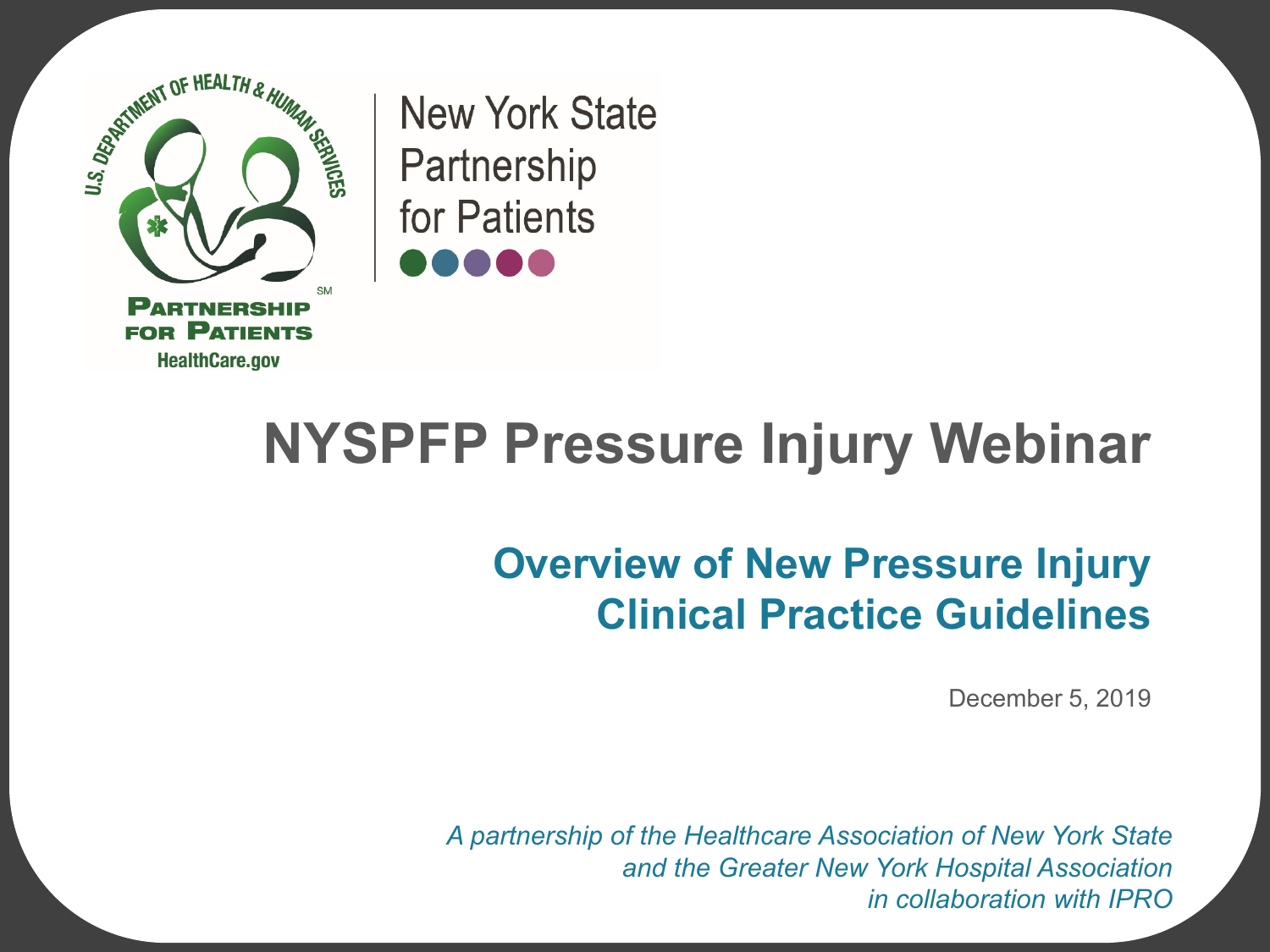# **Agenda**

| <b>Topic</b>                                                                                                   | <b>Speaker</b>                                                                                                                                                                                                                                                            |
|----------------------------------------------------------------------------------------------------------------|---------------------------------------------------------------------------------------------------------------------------------------------------------------------------------------------------------------------------------------------------------------------------|
| Welcome and Introductions                                                                                      | <b>NYSPFP Staff</b>                                                                                                                                                                                                                                                       |
| <b>What's New Pressure Injury</b><br><b>Prevention and Treatment from the</b><br>2019 International Guideline? | Janet Cuddigan, PhD, RN, FAAN<br>President, National Pressure Injury<br>Advisory Panel (NPIAP) Board of<br>Directors, Co-Chair of the International<br><b>Guideline Governance Group</b><br>Professor, University of Nebraska<br><b>Medical Center College of Nursing</b> |
| Q&A                                                                                                            | Participants                                                                                                                                                                                                                                                              |
| NYSPFP Support and Next Steps                                                                                  | <b>NYSPFP Staff</b>                                                                                                                                                                                                                                                       |

. . . . . . . . . . . . . .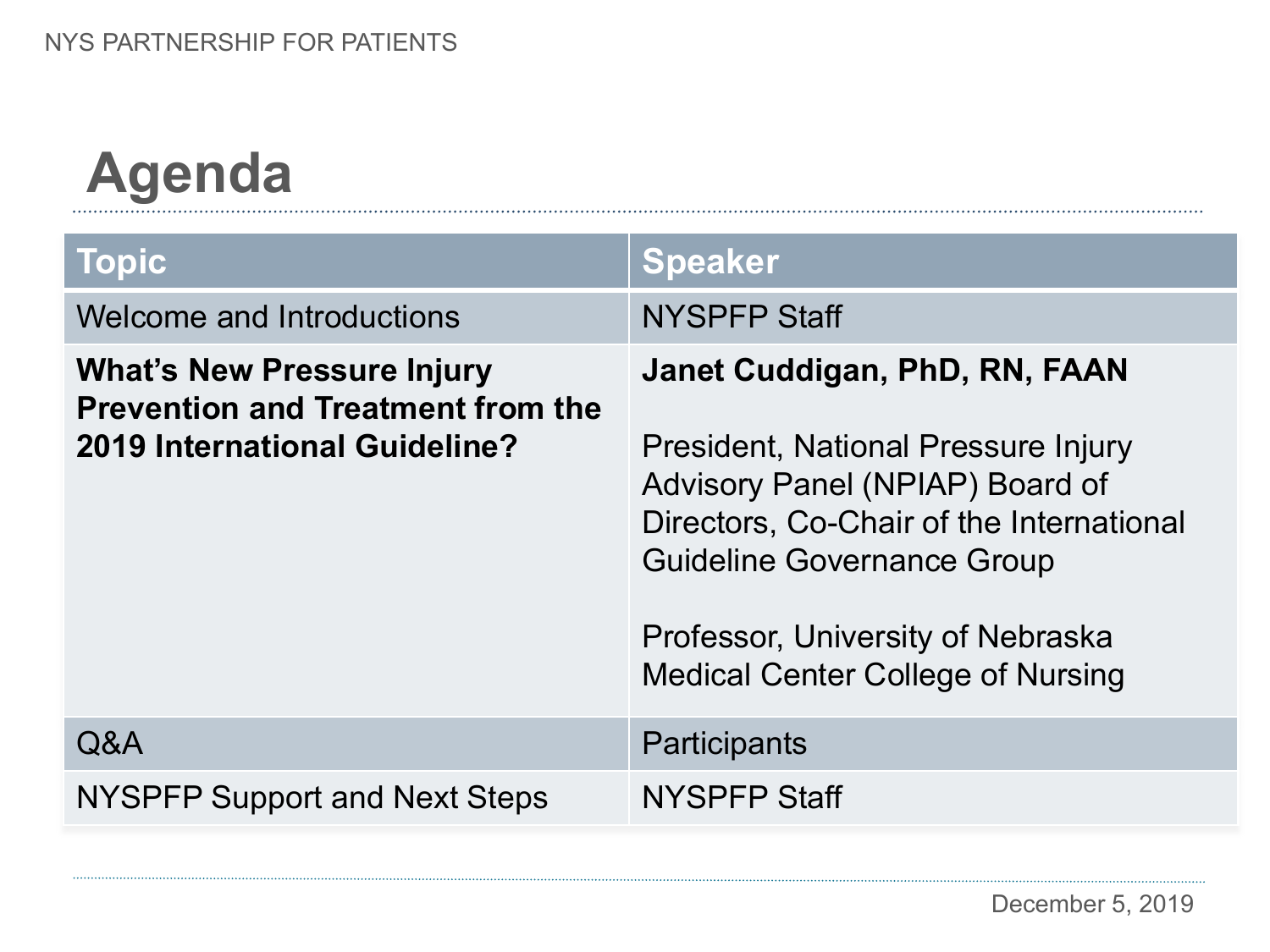### NYSPFP Pressure Injury Initiative

- o Goal: To reduce the prevalence of pressure injuries by 20%
- o Current State:
	- o Pressure Injury HAC has increased in NYS
- o Multifactorial contributing factors:
	- o Conversion to ICD-10 in 2015
	- o PI stage 2 and 3 definition changes in 2016
	- Progression or worsening of a PI is a new hospital-acquired PI
	- Wound misinterpretation, documentation deficiency, miscoding
	- o Aging population and increasing chronic disease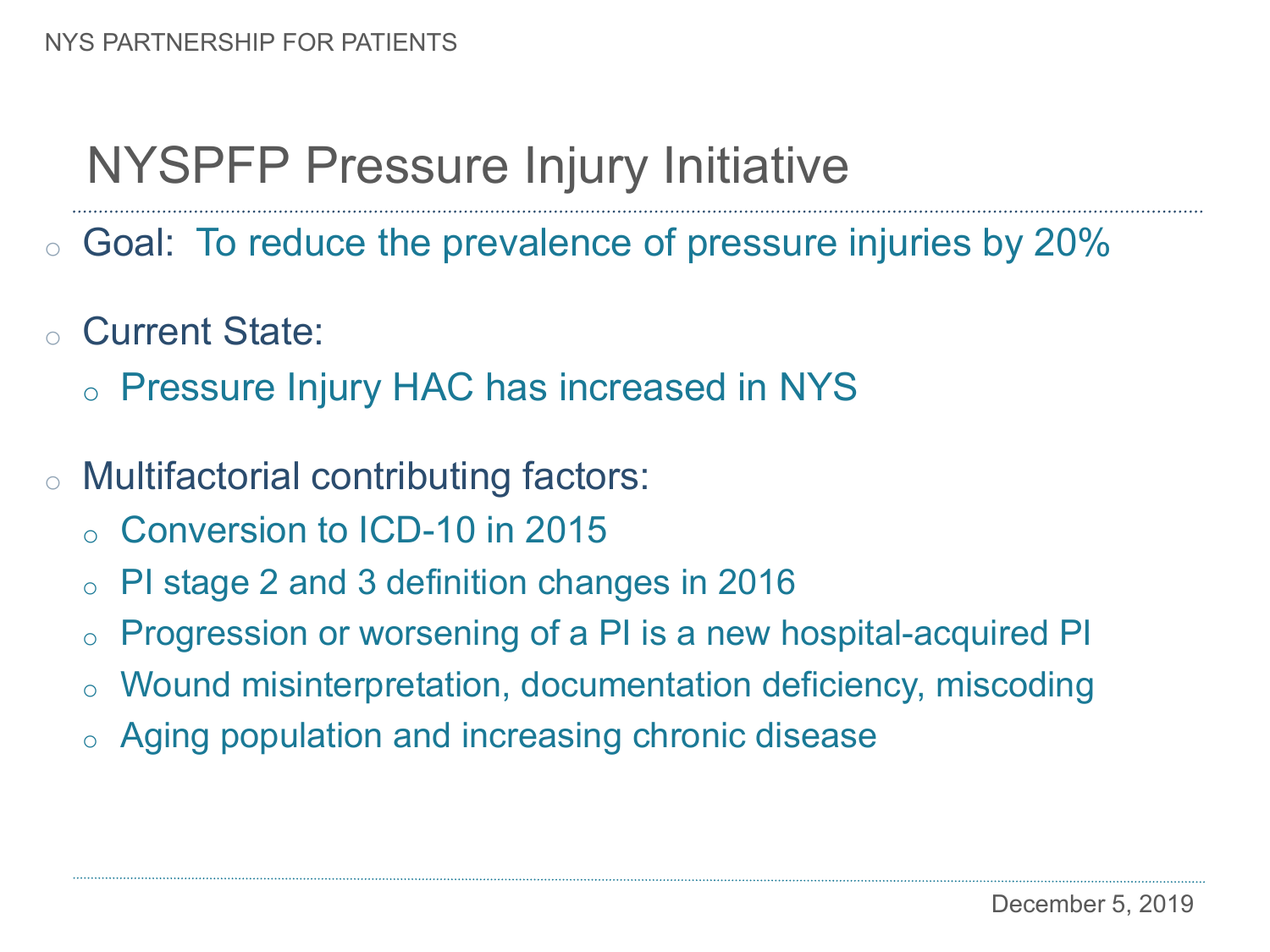### Pressure Injuries



December 5, 2019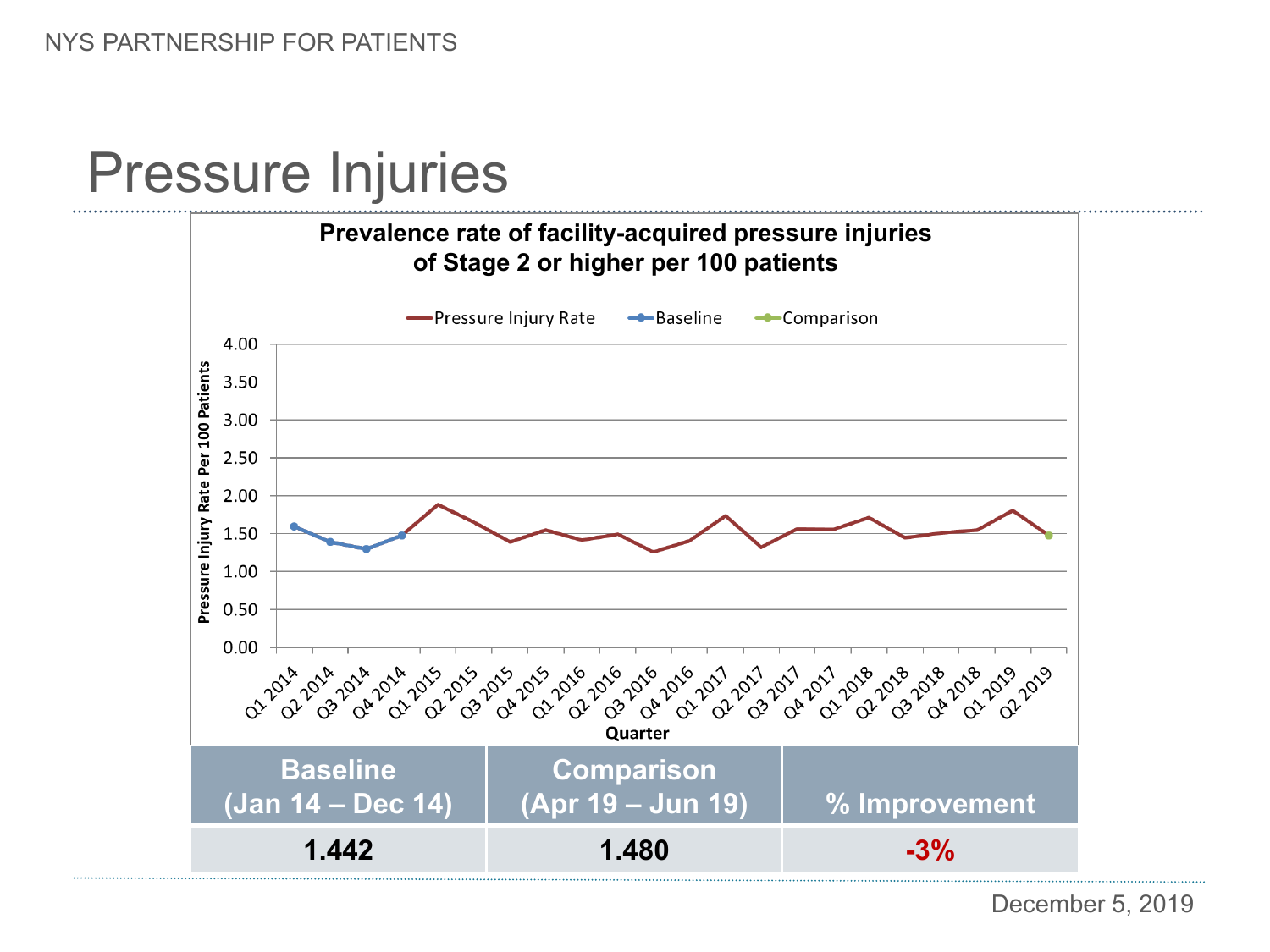### 2019 Pressure Injury Webinar Series

#### o **July - New Insights in Prevention and Treatment Strategies**

- o PI progression assessment and treatment
- o Unit-specific considerations
- o Wound consultation
- o Newer dressing, bandages, and surface options

#### o **September - Best Practices for Prevention and Documentation**

- o Mitigating PI progression
- o Clinical documentation for reliable, consistent staging of PI
- o Bridging the gap between clinical staff and coding staff to reduce PI rates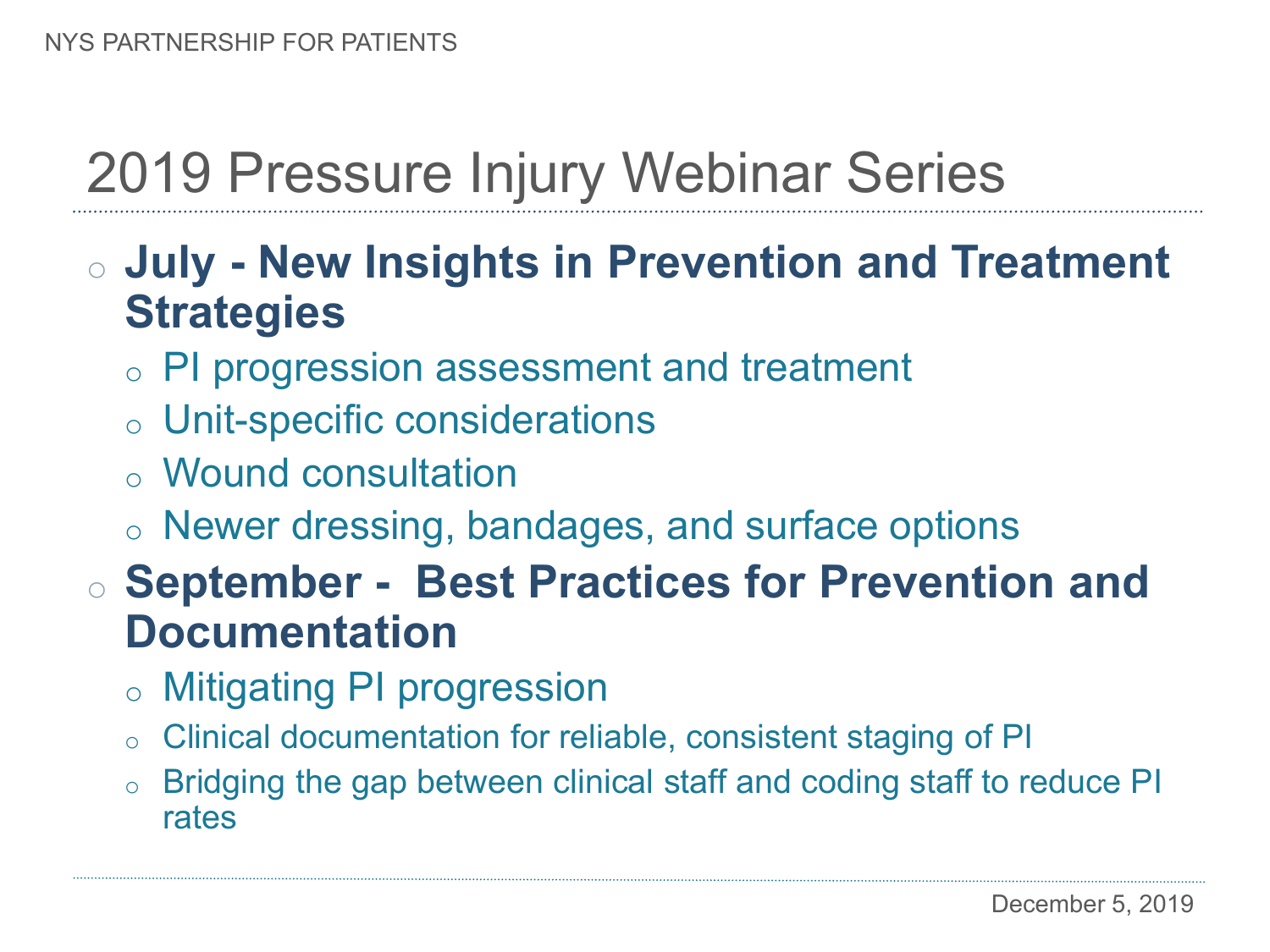## **2019 Pressure Injury Series Conclusion**

- o **Today Overview of the 2019 International Practice Guidelines for the Prevention of Pressure Injuries**
	- o Collaborative effort by the NPIAP and its global partners—the European Pressure Ulcer Advisory Panel and the Pan Pacific Pressure Injury Alliance
	- o Involving more than 250 experts,1,000 stakeholders, and 1,200 consumers
	- o Over 3,500 articles were reviewed using a rigorous guideline methodology to develop best practice recommendations for PI prevention and treatment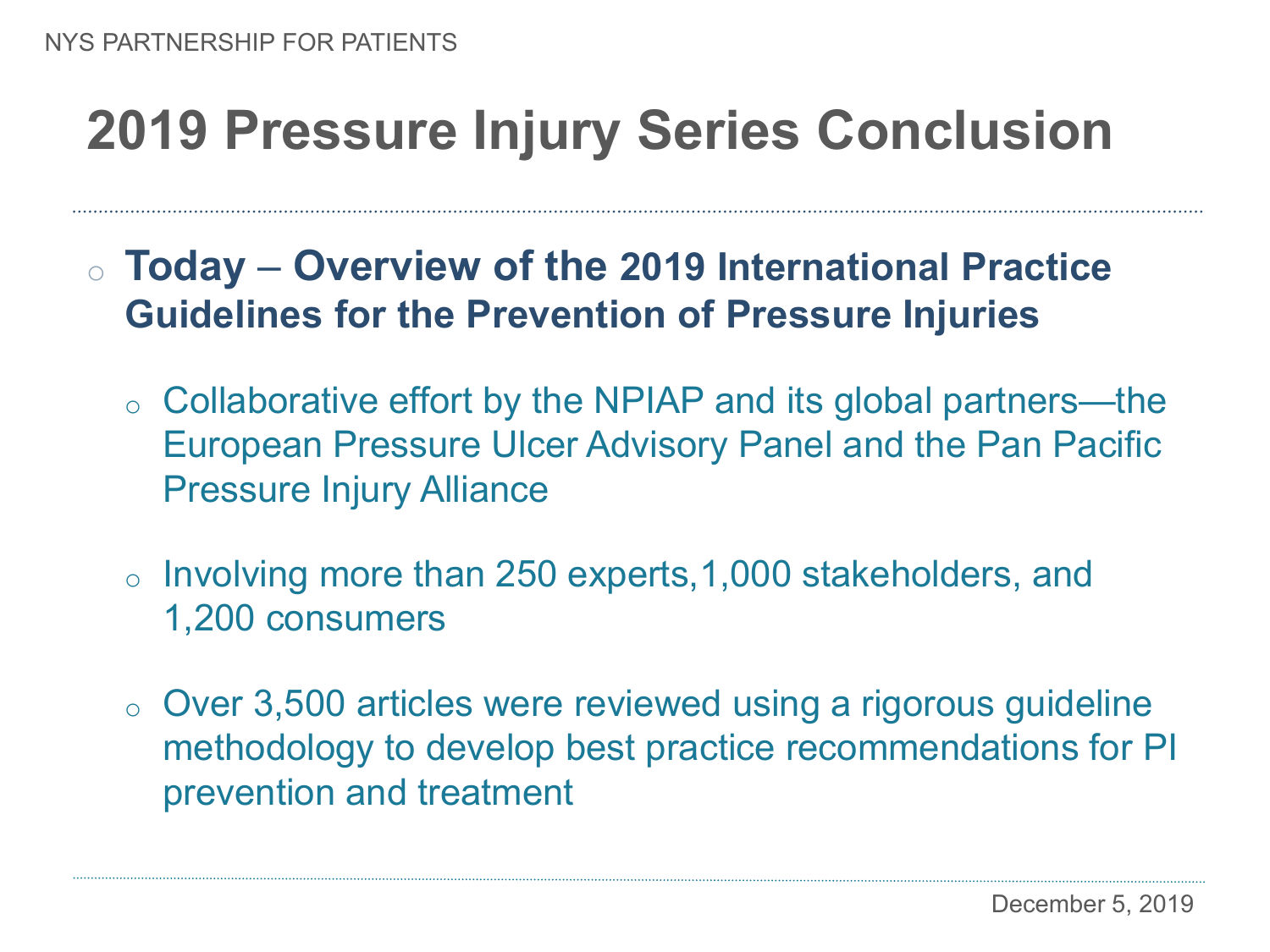

**New York State** Partnership for Patients

#### What's New Pressure Injury Prevention and Treatment from the 2019 International Guideline?

#### **Janet Cuddigan, PhD, RN, FAAN**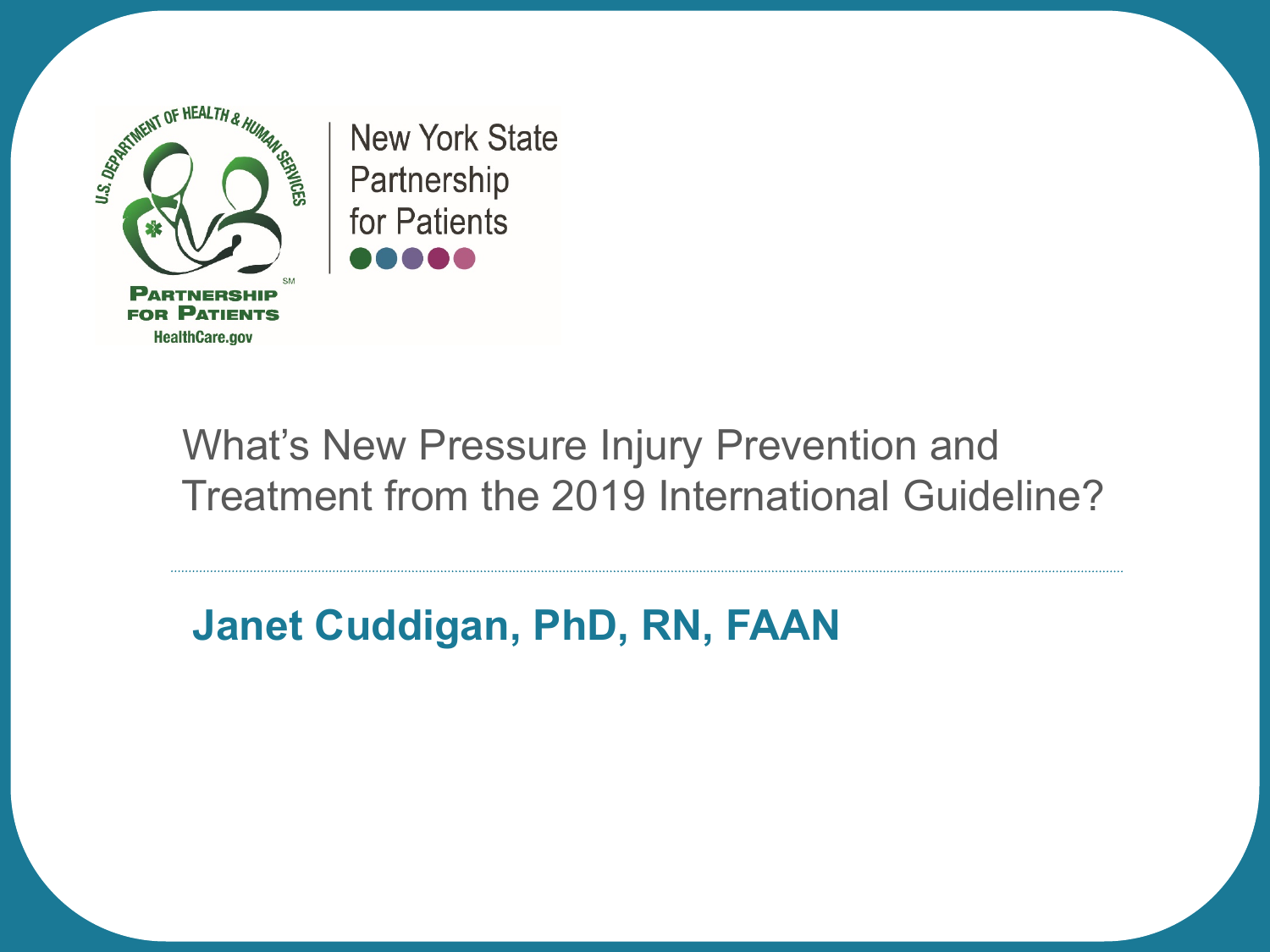

**New York State** Partnership for Patients ,,,,,

# **Question and Answers**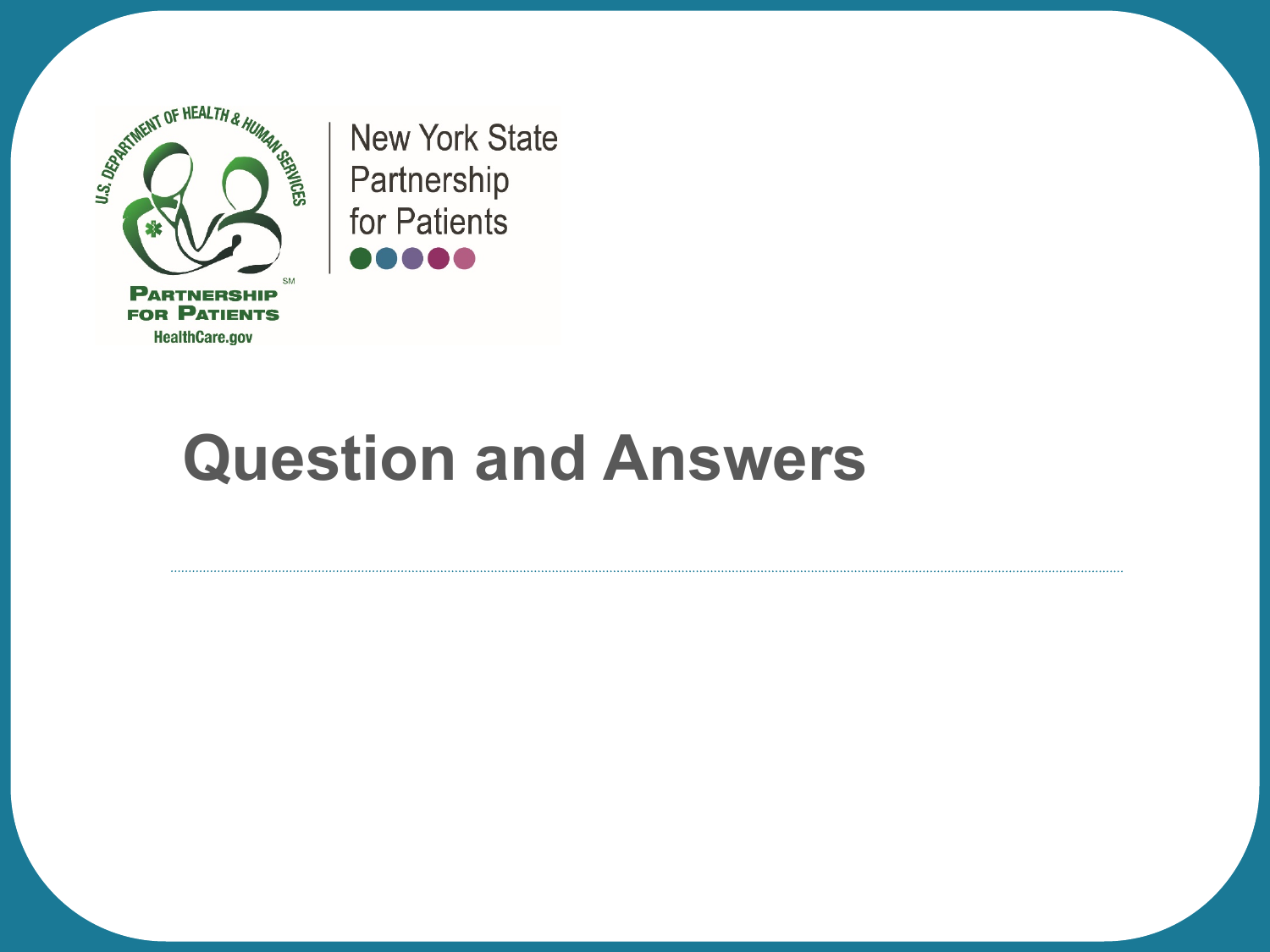

**New York State** Partnership for Patients ,,,,,

## **NYSPFP Program Support and Next Steps**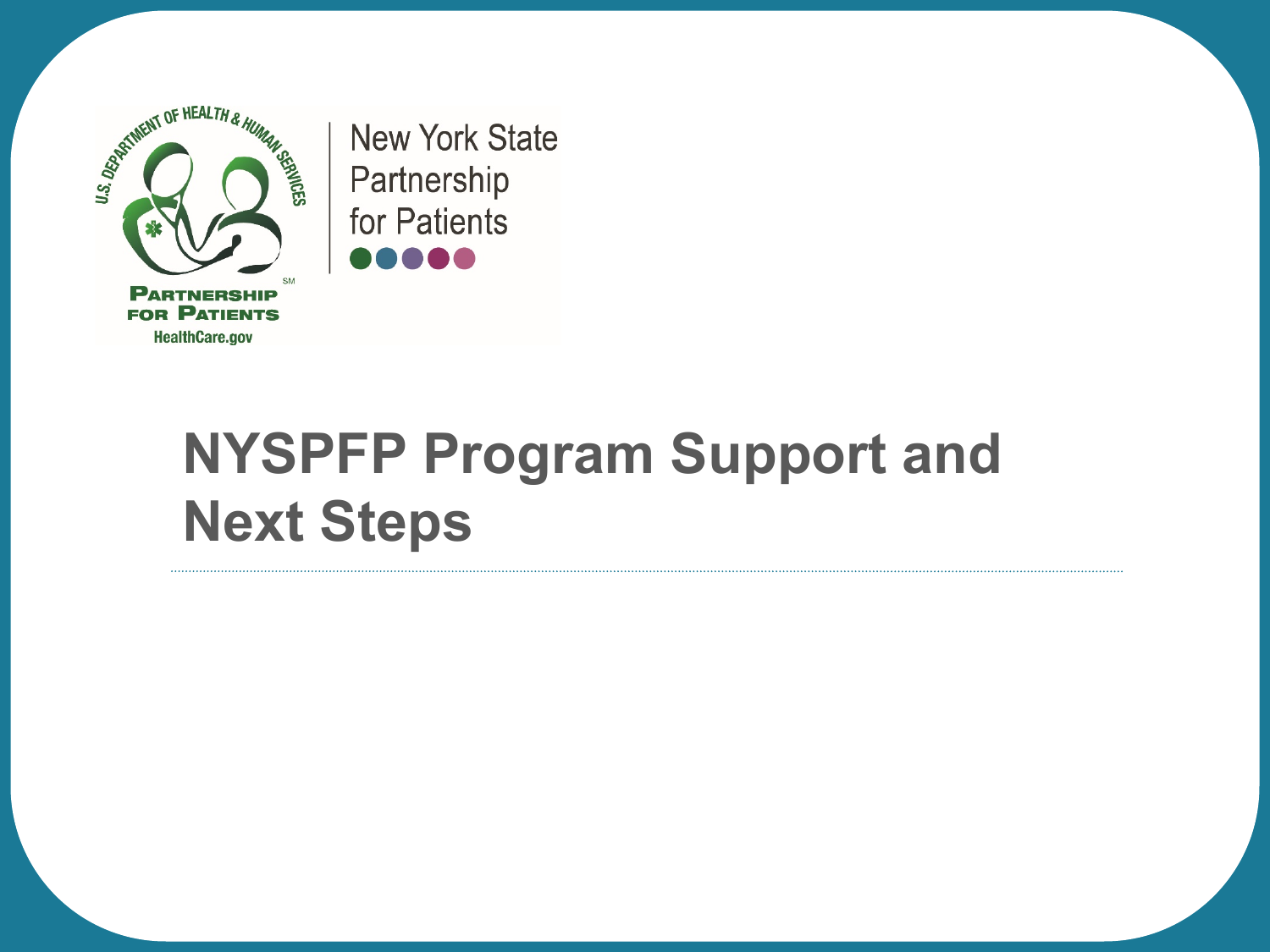## E-Learning: **Preventing Pressure Injuries**

- o Located on the NYSPFP website
- o Self-paced on demand learning
- o Program Content:
	- o Important roles for skin and risk assessment
	- $\circ$  How pressure injury forms intensity and duration of pressure
	- o Nursing interventions that reduce pressure injuries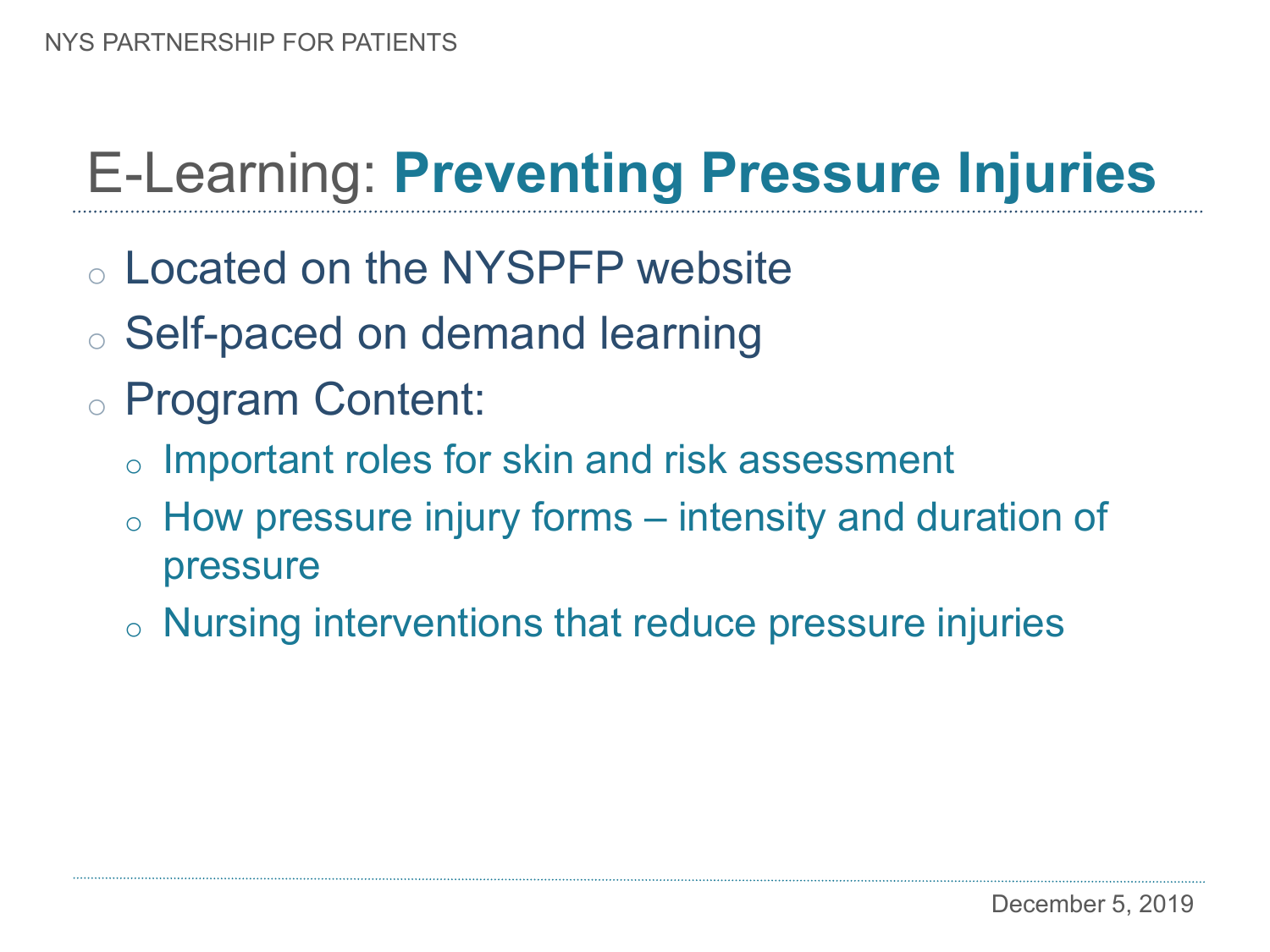## **RCIP** for Pressure Injury

- o Rapid Cycle Improvement Project (RCIP)
- o Hospital specific project support with a full day onsite visit including:
	- o Team opening meeting
	- o Observation/Interviews/Data collection
	- o Exit session
	- o Detailed post report of findings including strengths, opportunities, and suggested tools and resource recommendations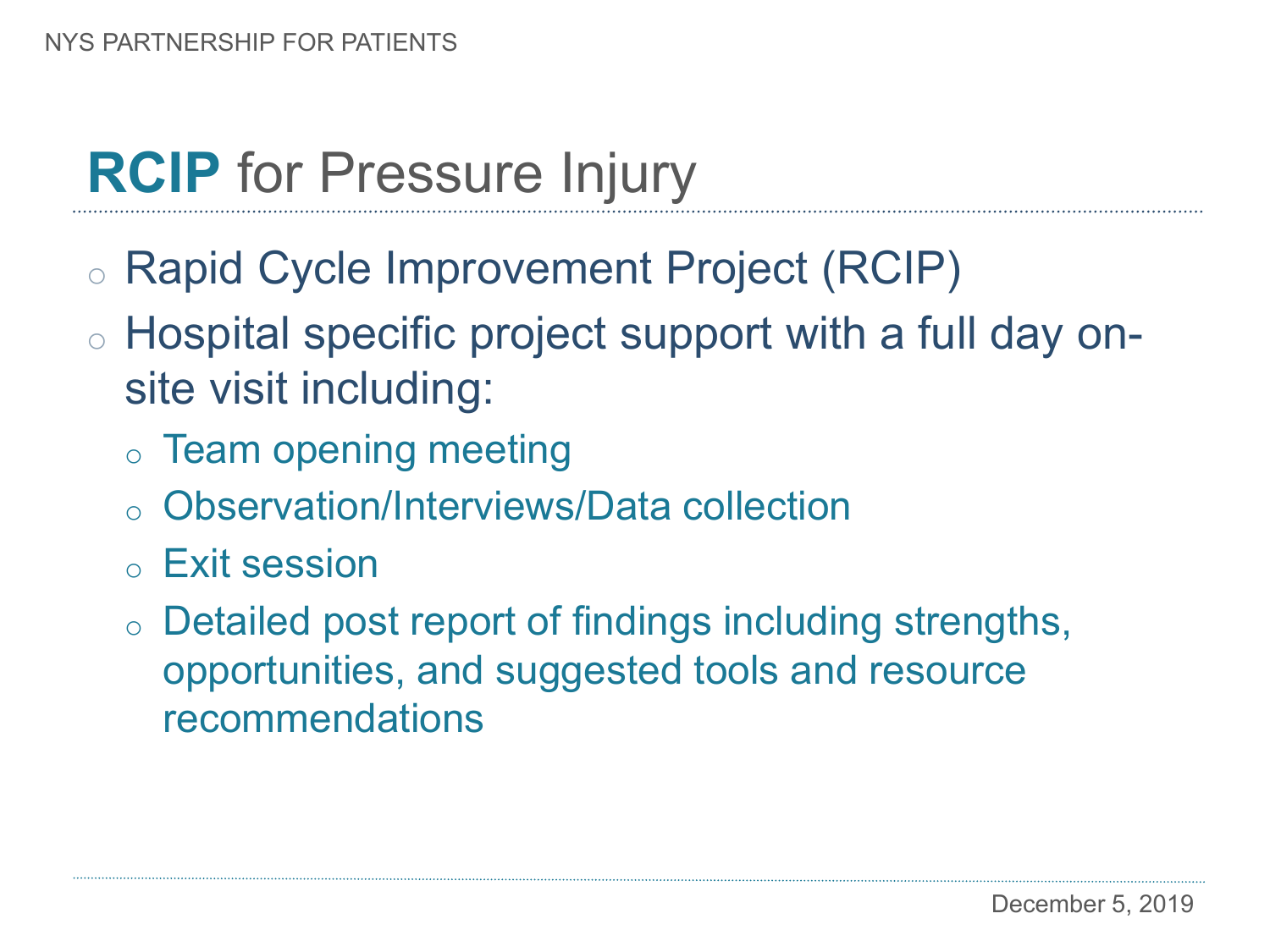### Upcoming Webinar

### o **NYSPFP Falls Webinar: Behavioral Health Fall Prevention and Injury Protection**

- o **Thursday, January 9, 2020** 
	- **11 a.m.-12 p.m.**